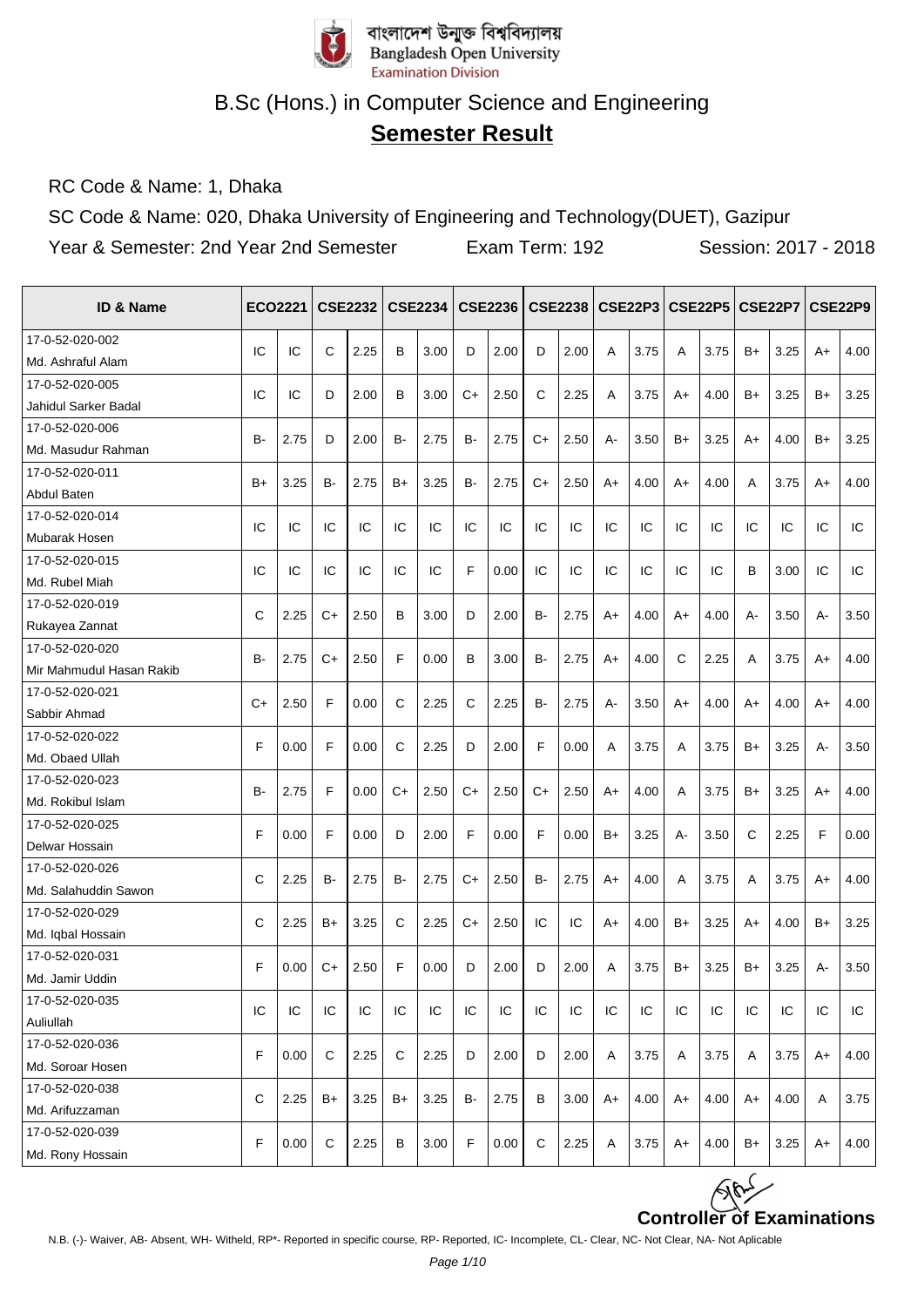

# **Semester Result**

RC Code & Name: 1, Dhaka

SC Code & Name: 020, Dhaka University of Engineering and Technology(DUET), Gazipur

| ID & Name               |           | <b>ECO2221</b> |           | <b>CSE2232</b> |           | <b>CSE2234</b> |              | <b>CSE2236</b> |           | CSE2238   CSE22P3 |       |      |             | <b>CSE22P5</b> |      | <b>CSE22P7</b> |      | CSE22P9 |
|-------------------------|-----------|----------------|-----------|----------------|-----------|----------------|--------------|----------------|-----------|-------------------|-------|------|-------------|----------------|------|----------------|------|---------|
| 17-0-52-020-043         | D         | 2.00           | <b>B-</b> | 2.75           | C         | 2.25           | C            | 2.25           | D         | 2.00              | $A+$  | 4.00 | $A+$        | 4.00           | A    | 3.75           | А-   | 3.50    |
| Masum Khan              |           |                |           |                |           |                |              |                |           |                   |       |      |             |                |      |                |      |         |
| 17-0-52-020-044         | B-        | 2.75           | B         | 3.00           | B         | 3.00           | B-           | 2.75           | B-        | 2.75              | $A+$  | 4.00 | A+          | 4.00           | B+   | 3.25           | A    | 3.75    |
| <b>Ibrahim Riaz</b>     |           |                |           |                |           |                |              |                |           |                   |       |      |             |                |      |                |      |         |
| 17-0-52-020-045         | D         | 2.00           | $A -$     | 3.50           | A         | 3.75           | $C+$         | 2.50           | <b>B-</b> | 2.75              | $A -$ | 3.50 | $A+$        | 4.00           | $B+$ | 3.25           | $B+$ | 3.25    |
| Tahmina Akter Bely      |           |                |           |                |           |                |              |                |           |                   |       |      |             |                |      |                |      |         |
| 17-0-52-020-047         | <b>B-</b> | 2.75           | B         | 3.00           | B-        | 2.75           | C            | 2.25           | $C+$      | 2.50              | $A+$  | 4.00 | $A+$        | 4.00           | A    | 3.75           | $B+$ | 3.25    |
| Md. Manoyar Hosen       |           |                |           |                |           |                |              |                |           |                   |       |      |             |                |      |                |      |         |
| 17-0-52-020-051         | C         | 2.25           | $C+$      | 2.50           | C         | 2.25           | D            | 2.00           | C         | 2.25              | A     | 3.75 | $A+$        | 4.00           | A    | 3.75           | A    | 3.75    |
| Shahidul Islam          |           |                |           |                |           |                |              |                |           |                   |       |      |             |                |      |                |      |         |
| 17-0-52-020-052         | $C+$      | 2.50           | F         | 0.00           | <b>B-</b> | 2.75           | B            | 3.00           | D         | 2.00              | $A -$ | 3.50 | $A+$        | 4.00           | A    | 3.75           | A    | 3.75    |
| Tanjil Ahmed Bin-sattar |           |                |           |                |           |                |              |                |           |                   |       |      |             |                |      |                |      |         |
| 17-0-52-020-053         | D         | 2.00           | D         | 2.00           | D         | 2.00           | $\mathsf{C}$ | 2.25           | D         | 2.00              | A     | 3.75 | D           | 2.00           | Α    | 3.75           | Α    | 3.75    |
| <b>Touhidur Rahman</b>  |           |                |           |                |           |                |              |                |           |                   |       |      |             |                |      |                |      |         |
| 17-0-52-020-054         | B         | 3.00           | A-        | 3.50           | <b>B-</b> | 2.75           | $C+$         | 2.50           | <b>B-</b> | 2.75              | $A+$  | 4.00 | A-          | 3.50           | A    | 3.75           | A    | 3.75    |
| Md. Safayat Zahir Tusar |           |                |           |                |           |                |              |                |           |                   |       |      |             |                |      |                |      |         |
| 17-0-52-020-056         | IC        | IC             | <b>NA</b> | <b>NA</b>      | IC        | IC             | IC           | IC             | IC        | IC                | IC    | IC   | IC          | IC             | IC   | IC             | IC   | IC      |
| Md. Shiblur Rahman      |           |                |           |                |           |                |              |                |           |                   |       |      |             |                |      |                |      |         |
| 17-0-52-020-058         | IC        | IC             | <b>NA</b> | <b>NA</b>      | IC        | IC             | IC           | IC             | IC        | IC                | IC    | IC   | $\mathbf C$ | 2.25           | IC   | IC             | IC   | IC      |
| Md. Anichul Alam        |           |                |           |                |           |                |              |                |           |                   |       |      |             |                |      |                |      |         |
| 17-0-52-020-063         | IC        | IC             | F         | 0.00           | F         | 0.00           | F            | 0.00           | F         | 0.00              | A     | 3.75 | $A -$       | 3.50           | $A+$ | 4.00           | A-   | 3.50    |
| Md. Shahdat Hossain     |           |                |           |                |           |                |              |                |           |                   |       |      |             |                |      |                |      |         |
| 17-0-52-020-065         | D         | 2.00           | <b>B-</b> | 2.75           | C         | 2.25           | D            | 2.00           | D         | 2.00              | $A -$ | 3.50 | $A+$        | 4.00           | $B+$ | 3.25           | B    | 3.00    |
| Md. Sazid Suvo          |           |                |           |                |           |                |              |                |           |                   |       |      |             |                |      |                |      |         |
| 17-0-52-020-069         | F         | 0.00           | B-        | 2.75           | B         | 3.00           | $\mathsf{C}$ | 2.25           | C         | 2.25              | $A+$  | 4.00 | A           | 3.75           | A+   | 4.00           | A+   | 4.00    |
| Md. Sohel Rana          |           |                |           |                |           |                |              |                |           |                   |       |      |             |                |      |                |      |         |
| 17-0-52-020-070         | $C+$      | 2.50           | D         | 2.00           | $C+$      | 2.50           | F            | 0.00           | C         | 2.25              | $A+$  | 4.00 | A-          | 3.50           | $A+$ | 4.00           | $A+$ | 4.00    |
| Md. Sohel Rana Pritom   |           |                |           |                |           |                |              |                |           |                   |       |      |             |                |      |                |      |         |
| 17-0-52-020-075         | D         | 2.00           | C         | 2.25           | F         |                | F            | 0.00           | D         | 2.00              | A     | 3.75 | A           |                | B    |                | B+   | 3.25    |
| Md. Mahbubur Rahman     |           |                |           |                |           | 0.00           |              |                |           |                   |       |      |             | 3.75           |      | 3.00           |      |         |
| 17-0-52-020-077         | F         | 0.00           | B-        | 2.75           | <b>B-</b> | 2.75           | C            | 2.25           | D         | 2.00              | $A -$ | 3.50 | $C+$        | 2.50           | $B+$ | 3.25           | $C+$ | 2.50    |
| <b>Bina Khatun</b>      |           |                |           |                |           |                |              |                |           |                   |       |      |             |                |      |                |      |         |

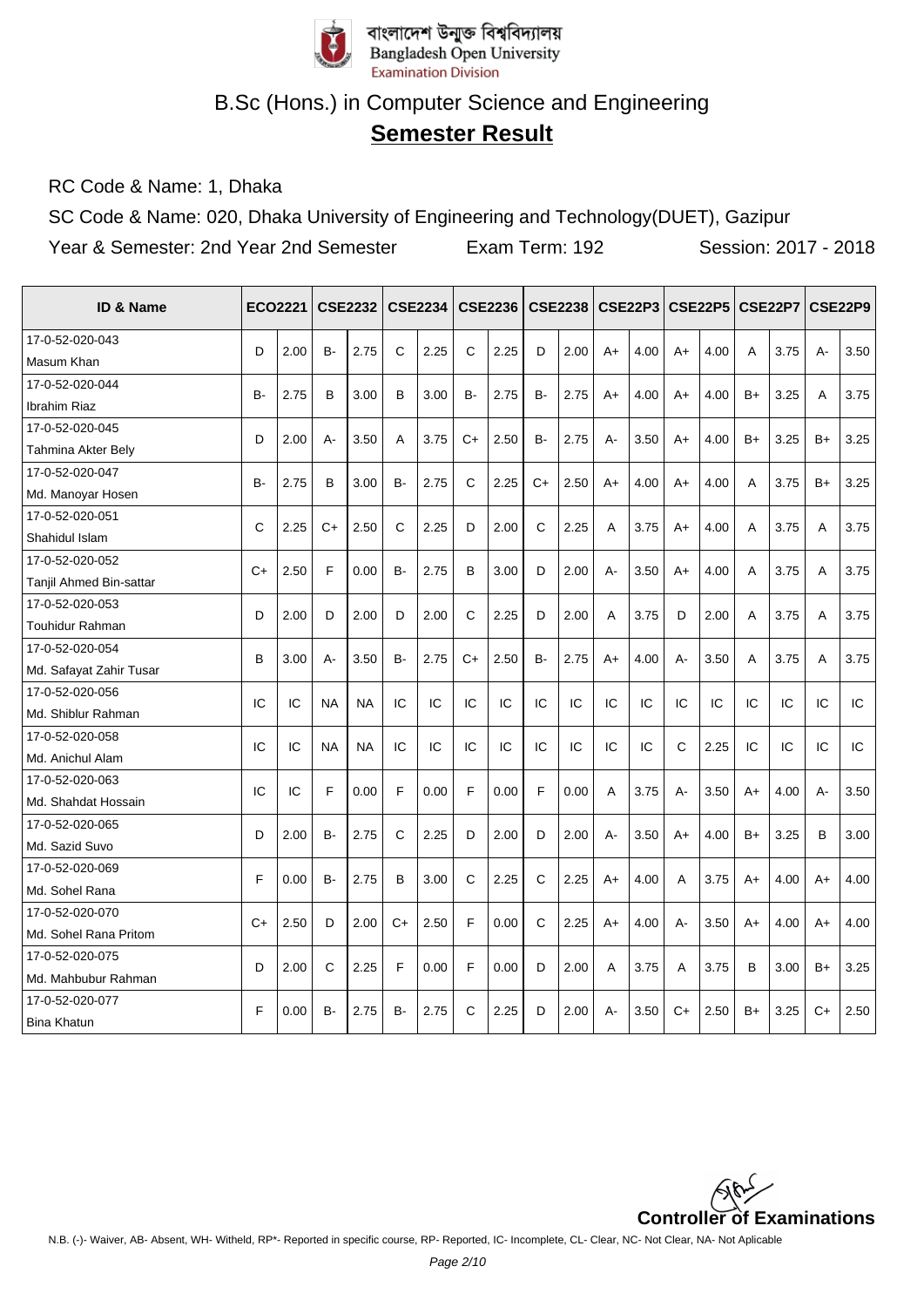

# **Semester Result**

RC Code & Name: 1, Dhaka

SC Code & Name: 020, Dhaka University of Engineering and Technology(DUET), Gazipur

| <b>ID &amp; Name</b>  |           |           |           | ECO2221   CSE2232   CSE2234 |           |           |           |           |           | CSE2236   CSE2238   CSE22P3   CSE22P5   CSE22P7   CSE22P9 |           |           |           |           |           |           |           |           |
|-----------------------|-----------|-----------|-----------|-----------------------------|-----------|-----------|-----------|-----------|-----------|-----------------------------------------------------------|-----------|-----------|-----------|-----------|-----------|-----------|-----------|-----------|
| 16-0-52-020-005       | <b>NA</b> | <b>NA</b> | D         | 2.00                        | <b>NA</b> | <b>NA</b> | <b>NA</b> | <b>NA</b> | <b>NA</b> | <b>NA</b>                                                 | <b>NA</b> | <b>NA</b> | <b>NA</b> | <b>NA</b> | <b>NA</b> | <b>NA</b> | <b>NA</b> | NA.       |
| Md. Nazrul Islam      |           |           |           |                             |           |           |           |           |           |                                                           |           |           |           |           |           |           |           |           |
| 16-0-52-020-034       | IC        |           | <b>NA</b> | <b>NA</b>                   | <b>NA</b> | <b>NA</b> | <b>NA</b> | <b>NA</b> | <b>NA</b> | <b>NA</b>                                                 | <b>NA</b> | <b>NA</b> | <b>NA</b> | <b>NA</b> | <b>NA</b> | <b>NA</b> | <b>NA</b> | <b>NA</b> |
| Md Abdullah           |           | IC        |           |                             |           |           |           |           |           |                                                           |           |           |           |           |           |           |           |           |
| 16-0-52-020-035       | <b>NA</b> | <b>NA</b> | IC        | IC                          | <b>NA</b> | <b>NA</b> | IC        | IC        | <b>NA</b> | <b>NA</b>                                                 | <b>NA</b> | <b>NA</b> | <b>NA</b> | <b>NA</b> | <b>NA</b> | <b>NA</b> | <b>NA</b> | <b>NA</b> |
| l Md. Al-mamun Shaikh |           |           |           |                             |           |           |           |           |           |                                                           |           |           |           |           |           |           |           |           |
| 16-0-52-020-045       | <b>NA</b> | <b>NA</b> | <b>NA</b> | <b>NA</b>                   | F         | 0.00      | <b>NA</b> | <b>NA</b> | <b>NA</b> | <b>NA</b>                                                 | <b>NA</b> | <b>NA</b> | <b>NA</b> | <b>NA</b> | <b>NA</b> | <b>NA</b> | <b>NA</b> | <b>NA</b> |
| l Md. Nahid Hossain   |           |           |           |                             |           |           |           |           |           |                                                           |           |           |           |           |           |           |           |           |
| 16-0-52-020-052       | <b>NA</b> | <b>NA</b> | <b>NA</b> | <b>NA</b>                   | <b>NA</b> | <b>NA</b> | IC        | IC        | <b>NA</b> | <b>NA</b>                                                 | <b>NA</b> | <b>NA</b> | <b>NA</b> | <b>NA</b> | <b>NA</b> | <b>NA</b> | <b>NA</b> | <b>NA</b> |
| <b>Sharif Ahmed</b>   |           |           |           |                             |           |           |           |           |           |                                                           |           |           |           |           |           |           |           |           |

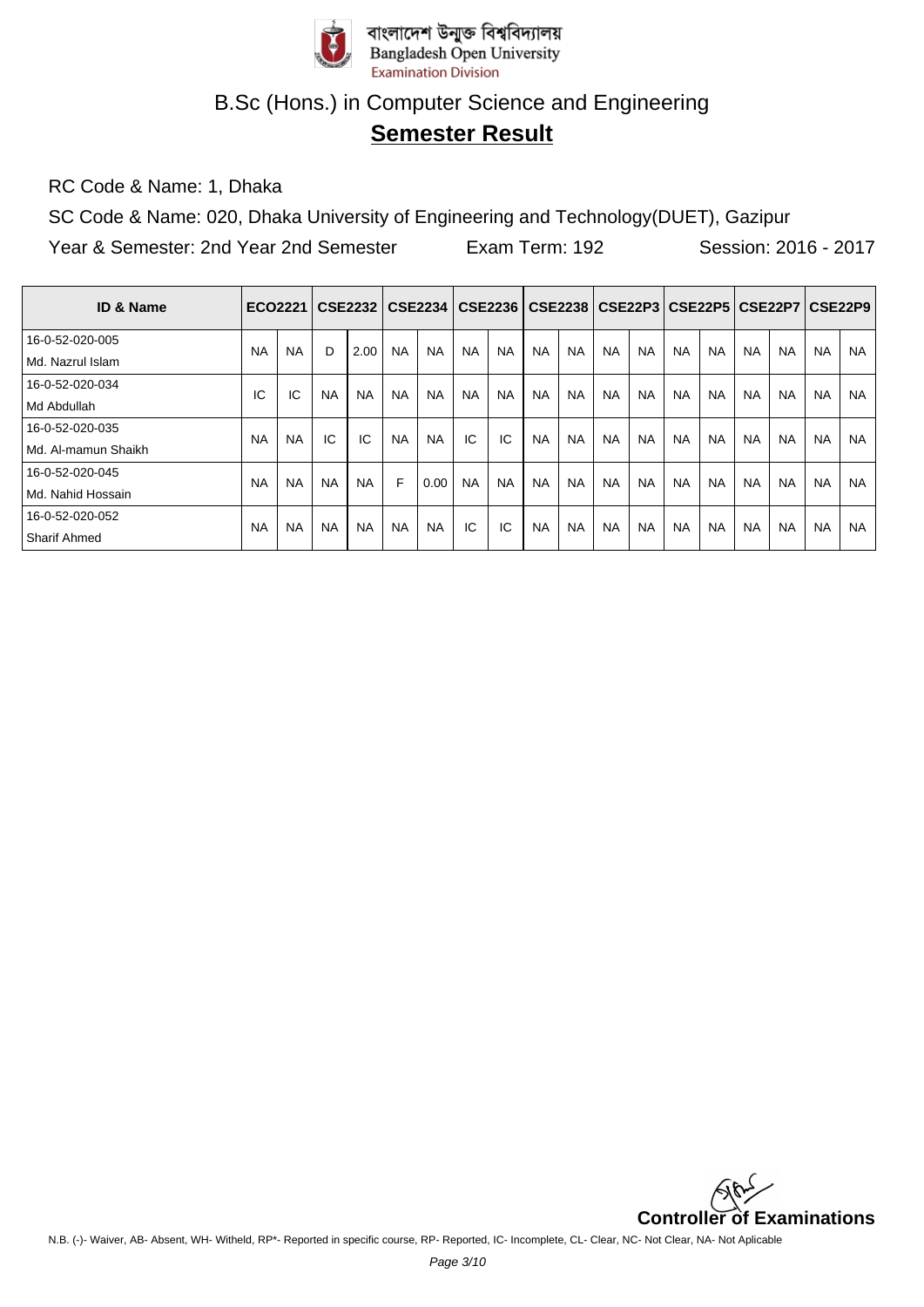

# **Semester Result**

RC Code & Name: 1, Dhaka

SC Code & Name: 020, Dhaka University of Engineering and Technology(DUET), Gazipur

| <b>ID &amp; Name</b>         | <b>ECO2221</b> |           |           | <b>CSE2232</b> |           | <b>CSE2234</b> |           | <b>CSE2236</b> |           |           | CSE2238   CSE22P3 |           |           | <b>CSE22P5 CSE22P7</b> |           |           | <b>CSE22P9</b> |           |
|------------------------------|----------------|-----------|-----------|----------------|-----------|----------------|-----------|----------------|-----------|-----------|-------------------|-----------|-----------|------------------------|-----------|-----------|----------------|-----------|
| 15-0-52-020-001              | D              | 2.00      | CL        | CL             | CL        | CL             | CL        | CL             | CL        | CL        | CL                | CL        | CL        | CL                     | CL        | CL        | <b>CL</b>      | CL        |
| Md. Mohimanul Islam          |                |           |           |                |           |                |           |                |           |           |                   |           |           |                        |           |           |                |           |
| 15-0-52-020-002              | IC             | IC        | CL        | CL             | CL        | CL             | CL        | <b>CL</b>      | CL        | CL        | CL                | CL        | CL        | CL                     | <b>CL</b> | CL        | CL             | <b>CL</b> |
| Md. Sultanul Arefin          |                |           |           |                |           |                |           |                |           |           |                   |           |           |                        |           |           |                |           |
| 15-0-52-020-005              | E              | 0.00      | <b>CL</b> | <b>CL</b>      | CL        | <b>CL</b>      | CL        | CL             | <b>CL</b> | CL        | CL                | CL        | CL        | CL                     | <b>CL</b> | <b>CL</b> | <b>CL</b>      | <b>CL</b> |
| Md. Harunur Rashid           |                |           |           |                |           |                |           |                |           |           |                   |           |           |                        |           |           |                |           |
| 15-0-52-020-017              | CL             | <b>CL</b> | <b>CL</b> | <b>CL</b>      | F         | 0.00           | <b>CL</b> | <b>CL</b>      | IC        | IC        | <b>CL</b>         | CL        | <b>CL</b> | <b>CL</b>              | <b>CL</b> | <b>CL</b> | <b>CL</b>      | <b>CL</b> |
| Md. Nur Uddin Jahangir       |                |           |           |                |           |                |           |                |           |           |                   |           |           |                        |           |           |                |           |
| 15-0-52-020-038              | IC             | IC        | <b>CL</b> | CL             | CL        | <b>CL</b>      | <b>NA</b> | <b>NA</b>      | IC        | IC        | CL                | CL        | CL        | CL                     | <b>NA</b> | <b>NA</b> | IC             | IC        |
| Ayesha Akter                 |                |           |           |                |           |                |           |                |           |           |                   |           |           |                        |           |           |                |           |
| 15-0-52-020-048              | CL             | CL        | B         | 3.00           | <b>CL</b> | <b>CL</b>      | CL        | <b>CL</b>      | <b>CL</b> | CL        | CL                | CL        | CL        | <b>CL</b>              | <b>CL</b> | <b>CL</b> | <b>CL</b>      | <b>CL</b> |
| Md. Najmul Islam             |                |           |           |                |           |                |           |                |           |           |                   |           |           |                        |           |           |                |           |
| 15-0-52-020-051              | D              | 2.00      | <b>CL</b> | <b>CL</b>      | CL        | <b>CL</b>      | CL        | <b>CL</b>      | <b>CL</b> | <b>CL</b> | <b>CL</b>         | CL        | CL        | CL                     | <b>CL</b> | CL        | <b>CL</b>      | <b>CL</b> |
| Mohammad Asaduzzaman Shaheen |                |           |           |                |           |                |           |                |           |           |                   |           |           |                        |           |           |                |           |
| 15-0-52-020-052              | IC             | IC        | $B+$      | 3.25           | CL        | CL             | <b>CL</b> | CL             | CL        | CL        | CL                | CL        | CL        | CL                     | CL        | CL        | CL             | <b>CL</b> |
| Md. Hasin Abrar              |                |           |           |                |           |                |           |                |           |           |                   |           |           |                        |           |           |                |           |
| 15-0-52-020-068              | C              | 2.25      | <b>CL</b> | <b>CL</b>      | <b>CL</b> | <b>CL</b>      | <b>CL</b> | <b>CL</b>      | <b>CL</b> | <b>CL</b> | <b>CL</b>         | <b>CL</b> | <b>CL</b> | <b>CL</b>              | <b>CL</b> | <b>CL</b> | <b>CL</b>      | <b>CL</b> |
| <b>Mosharrof Hossen</b>      |                |           |           |                |           |                |           |                |           |           |                   |           |           |                        |           |           |                |           |

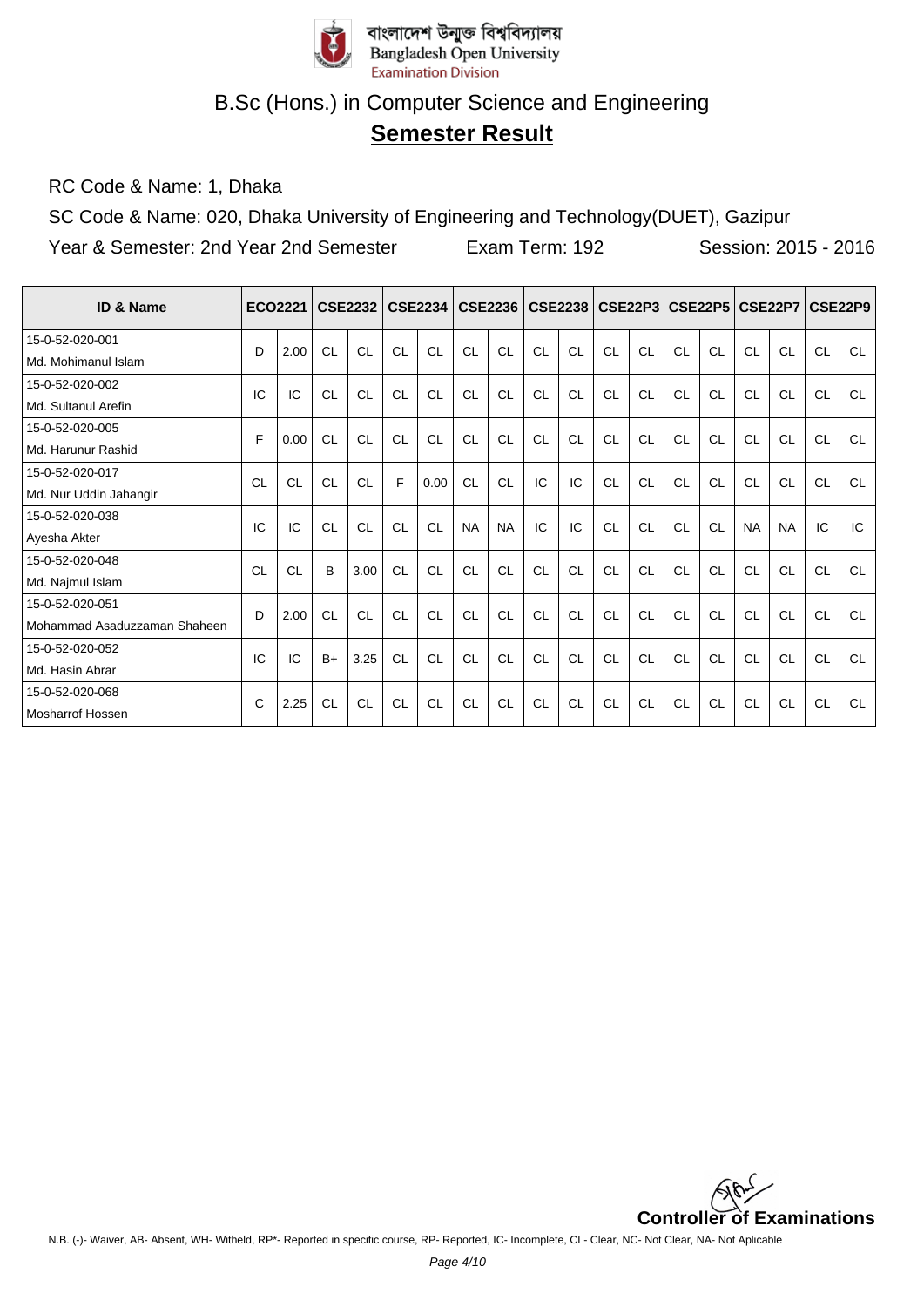

# **Semester Result**

RC Code & Name: 1, Dhaka

SC Code & Name: 020, Dhaka University of Engineering and Technology(DUET), Gazipur

| <b>ID &amp; Name</b>  |    |           |    | ECO2221   CSE2232   CSE2234 |           |           |           | CSE2236   CSE2238   CSE22P3   CSE22P5   CSE22P7   CSE22P9 |           |    |           |           |           |           |           |           |    |           |
|-----------------------|----|-----------|----|-----------------------------|-----------|-----------|-----------|-----------------------------------------------------------|-----------|----|-----------|-----------|-----------|-----------|-----------|-----------|----|-----------|
| 14-0-52-020-007       | ТC | IC        | CL | <b>CL</b>                   | D         | 2.00      | IC        | IC                                                        | <b>CL</b> | CL | D         | 2.00      | C         | 2.25      | IC        | IC.       | IC | IC        |
| Md. Mirajul Islam     |    |           |    |                             |           |           |           |                                                           |           |    |           |           |           |           |           |           |    |           |
| 14-0-52-020-012       | CL | <b>CL</b> | IC | IC                          | <b>CL</b> | <b>CL</b> | <b>CL</b> | <b>CL</b>                                                 | IC        | IC | IC        | IC        | <b>CL</b> | <b>CL</b> | CL        | <b>CL</b> | IC | IC        |
| l Md. Aminul Islam    |    |           |    |                             |           |           |           |                                                           |           |    |           |           |           |           |           |           |    |           |
| 14-0-52-020-035       | IC | IC        | F  | 0.00                        | $C+$      | 2.50      | F         | 0.00                                                      | IC        | IC | <b>CL</b> | <b>CL</b> | <b>CL</b> | <b>CL</b> | IC        | IC.       | D  | 2.00      |
| Zahid Hasan Khandokar |    |           |    |                             |           |           |           |                                                           |           |    |           |           |           |           |           |           |    |           |
| 14-0-52-020-067       | CL | <b>CL</b> | IC | IC                          | CL        | <b>CL</b> | F         | 0.00                                                      | IC        | IC | <b>CL</b> | -CL       | CL        | CL        | <b>CL</b> | CL        | CL | <b>CL</b> |
| l Md. Ali Haider      |    |           |    |                             |           |           |           |                                                           |           |    |           |           |           |           |           |           |    |           |

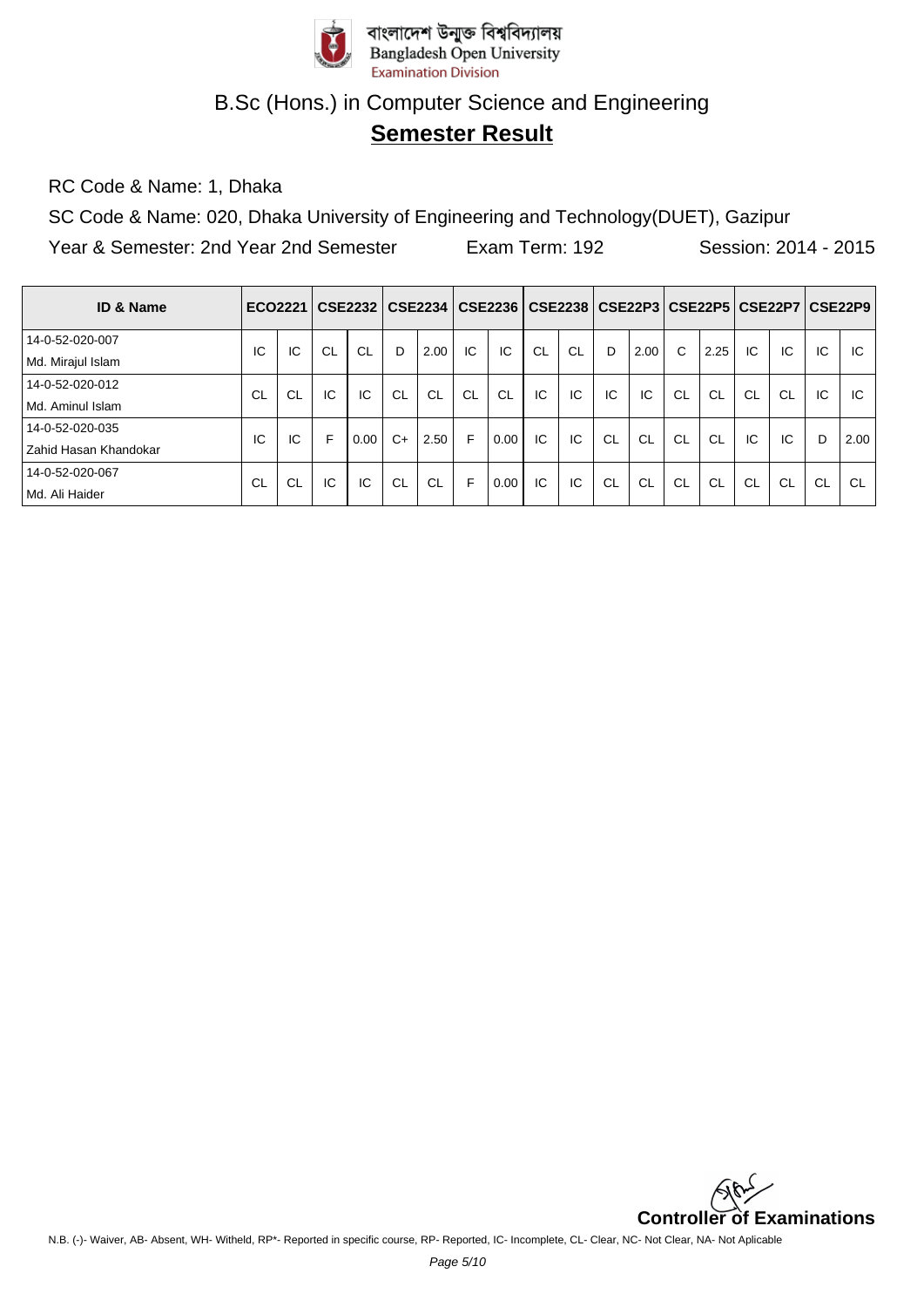

# **Semester Result**

RC Code & Name: 1, Dhaka

SC Code & Name: 020, Dhaka University of Engineering and Technology(DUET), Gazipur

| <b>ID &amp; Name</b>    |           | ECO2221 |           | <b>CSE2232</b> |    | <b>CSE2234</b> |    |           |    | CSE2236   CSE2238 |           | CSE22P3  CSE22P5 |    |           |           | CSE22P7 CSE22P9 |           |           |
|-------------------------|-----------|---------|-----------|----------------|----|----------------|----|-----------|----|-------------------|-----------|------------------|----|-----------|-----------|-----------------|-----------|-----------|
| 13-0-52-020-003         | <b>B-</b> | 2.75    | <b>CL</b> | CL             | CL | CL             | CL | <b>CL</b> | CL | CL                | <b>CL</b> | <b>CL</b>        | CL | <b>CL</b> | <b>CL</b> | <b>CL</b>       | <b>CL</b> | <b>CL</b> |
| Md. Hasibul Islam Santo |           |         |           |                |    |                |    |           |    |                   |           |                  |    |           |           |                 |           |           |
| 13-0-52-020-026         | <b>B-</b> | 2.75    | <b>CL</b> | CL             | CL | CL             | CL | CL        | CL | CL                | CL        | CL               | CL | CL        | CL        | CL              | CL        | CL        |
| Md. Arafat Hosen        |           |         |           |                |    |                |    |           |    |                   |           |                  |    |           |           |                 |           |           |
| 13-0-52-020-030         | CL        |         | F         | 0.00           | CL | CL             | IC | IC        | IC | IC                | <b>CL</b> | CL               | CL | CL        | <b>CL</b> | <b>CL</b>       | <b>CL</b> | CL        |
| S.m. Ibrahim Chowdhury  |           | CL      |           |                |    |                |    |           |    |                   |           |                  |    |           |           |                 |           |           |
| 13-0-52-020-046         | E         | 0.00    | CL        | CL             | CL | CL             | CL | CL        | CL | CL                | CL        | CL               | CL | CL        | <b>CL</b> | <b>CL</b>       | <b>CL</b> | <b>CL</b> |
| Md. Helaluzzaman        |           |         |           |                |    |                |    |           |    |                   |           |                  |    |           |           |                 |           |           |
| 13-0-52-020-054         | D         | 2.00    | <b>CL</b> | CL             | F. | 0.00           | CL | CL        | F  | 0.00              | CL        | CL               | CL | CL        | CL        | <b>CL</b>       | CL        | CL        |
| Md. Azharul Islam       |           |         |           |                |    |                |    |           |    |                   |           |                  |    |           |           |                 |           |           |
| 13-0-52-020-055         | CL        | CL      | CL        | CL             | E  | 0.00           | IC | IC        | CL | CL                | <b>CL</b> | CL               | CL | CL        | CL        | CL              | CL        | CL        |
| Dewan Abdus Shukur      |           |         |           |                |    |                |    |           |    |                   |           |                  |    |           |           |                 |           |           |
| 13-0-52-020-057         | D         | 2.00    | IC        | IC             | CL | <b>CL</b>      | IC | IC        | IC | IC                | <b>CL</b> | <b>CL</b>        | CL | <b>CL</b> | D         | 2.00            | <b>CL</b> | <b>CL</b> |
| Md. Tanzir Hossain      |           |         |           |                |    |                |    |           |    |                   |           |                  |    |           |           |                 |           |           |

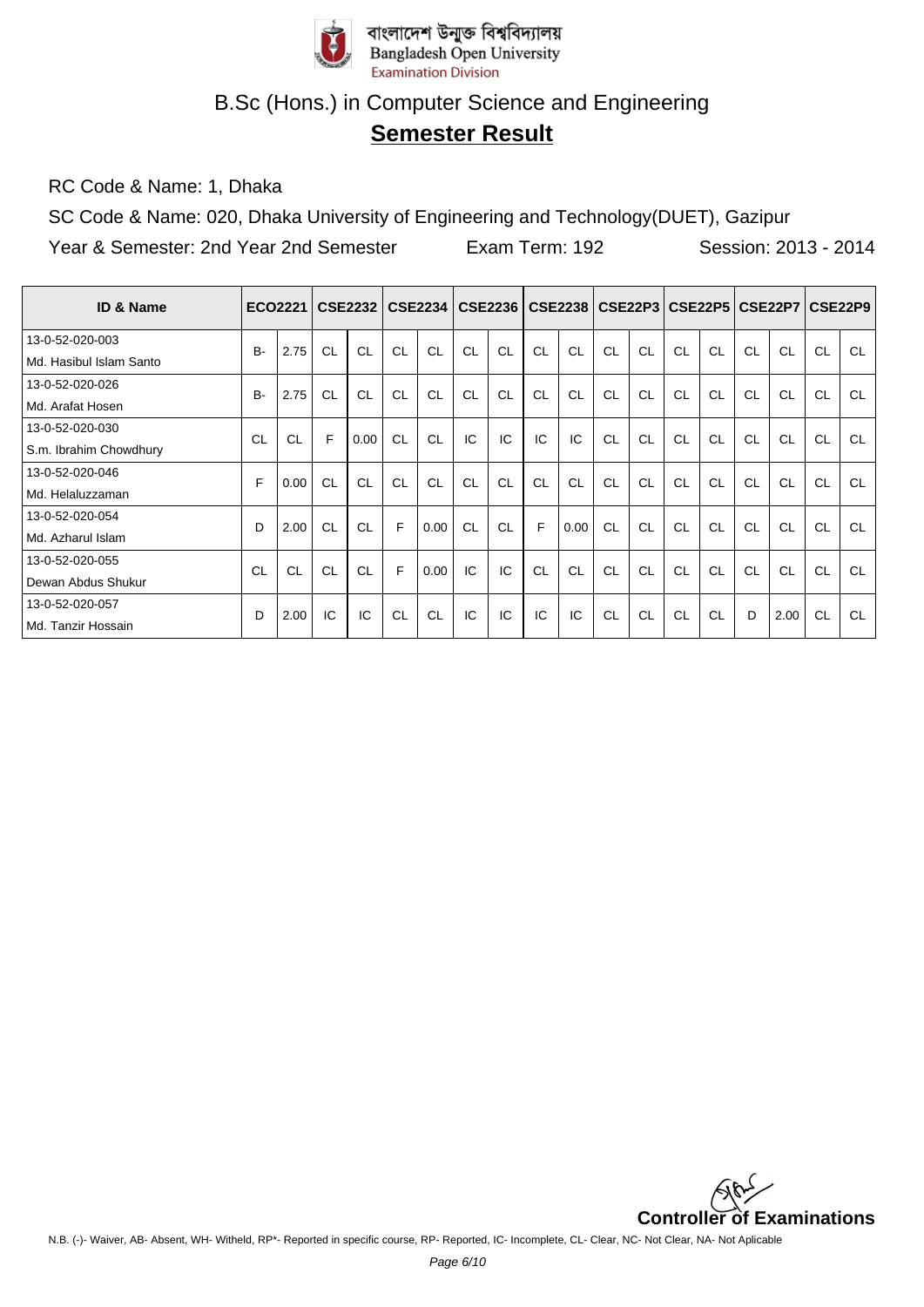

# **Semester Result**

RC Code & Name: 1, Dhaka

SC Code & Name: 801, Regional Centre, Dhaka

| ID & Name              |      | ECO2221 |           | <b>CSE2232</b> |    | <b>CSE2234</b> |           | <b>CSE2236</b> |       | <b>CSE2238</b> |      |      |      |      |           | CSE22P3   CSE22P5   CSE22P7   CSE22P9 |           |      |
|------------------------|------|---------|-----------|----------------|----|----------------|-----------|----------------|-------|----------------|------|------|------|------|-----------|---------------------------------------|-----------|------|
| 17-0-52-801-001        | B-   | 2.75    | B-        | 2.75           | B+ | 3.25           | B-        | 2.75           | $B+$  | 3.25           | A    | 3.75 | A    | 3.75 |           | 4.00                                  | А-        | 3.50 |
| Md. Shirazul Islam     |      |         |           |                |    |                |           |                |       |                |      |      |      |      | A+        |                                       |           |      |
| 17-0-52-801-003        | А-   | 3.50    | В         | 3.00           | A+ | 4.00           | A         | 3.75           | Α     | 3.75           | A+   | 4.00 | A+   | 4.00 | A+        | 4.00                                  | A+        | 4.00 |
| Tamima Yeasmin         |      |         |           |                |    |                |           |                |       |                |      |      |      |      |           |                                       |           |      |
| 17-0-52-801-006        | C    | 2.25    | D         | 2.00           | B+ | 3.25           | F         | 0.00           | F     | 0.00           | $B+$ | 3.25 | A+   | 4.00 | А-        | 3.50                                  | B+        | 3.25 |
| Mhahamudul Hasan       |      |         |           |                |    |                |           |                |       |                |      |      |      |      |           |                                       |           |      |
| 17-0-52-801-007        | $B+$ | 3.25    | B+        | 3.25           | А- | 3.50           | B         | 3.00           | $A -$ | 3.50           | $A+$ | 4.00 | A    | 3.75 | A+        | 4.00                                  | A+        | 4.00 |
| Mahadi Hasan Musa      |      |         |           |                |    |                |           |                |       |                |      |      |      |      |           |                                       |           |      |
| 17-0-52-801-009        | C    | 2.25    | В         | 3.00           | А- | 3.50           | F         | 0.00           | F     | 0.00           | C+   | 2.50 | А-   | 3.50 | D         | 2.00                                  | D         | 2.00 |
| Md. Shahin             |      |         |           |                |    |                |           |                |       |                |      |      |      |      |           |                                       |           |      |
| 17-0-52-801-010        | B    | 3.00    | B-        | 2.75           | B+ | 3.25           | B         | 3.00           | $B+$  | 3.25           | B    | 3.00 | $B+$ | 3.25 | A+        | 4.00                                  | B+        | 3.25 |
| Abu Ubaida             |      |         |           |                |    |                |           |                |       |                |      |      |      |      |           |                                       |           |      |
| 17-0-52-801-011        | B    | 3.00    | $B+$      | 3.25           | B+ | 3.25           | B-        | 2.75           | $A -$ | 3.50           | $A+$ | 4.00 | A    | 3.75 | A+        | 4.00                                  | $A+$      | 4.00 |
| Md. Arif Uddin         |      |         |           |                |    |                |           |                |       |                |      |      |      |      |           |                                       |           |      |
| 17-0-52-801-013        | IC   | IC      | IC        | IC             | IC | IC             | IC        | IC             | IC    | IC             | IC   | IC   | IC   | IC   | IC        | IC                                    | IC        | IC   |
| Saiful Islam           |      |         |           |                |    |                |           |                |       |                |      |      |      |      |           |                                       |           |      |
| 17-0-52-801-014        | B    | 3.00    | B         | 3.00           | в  | 3.00           | B         | 3.00           | B+    | 3.25           | $A+$ | 4.00 | B    | 3.00 | A+        | 4.00                                  | A+        | 4.00 |
| Nur Nahian Ringgit     |      |         |           |                |    |                |           |                |       |                |      |      |      |      |           |                                       |           |      |
| 17-0-52-801-015        | F    | 0.00    | IC        | IC             | F  | 0.00           | F         | 0.00           | $C+$  | 2.50           | F    | 0.00 | B-   | 2.75 | F         | 0.00                                  | <b>B-</b> | 2.75 |
| Lylun Nahar Nish       |      |         |           |                |    |                |           |                |       |                |      |      |      |      |           |                                       |           |      |
| 17-0-52-801-019        | IC   | IC      | <b>NA</b> | NA             | IC | IC             | <b>NA</b> | <b>NA</b>      | IC    | IC             | IC   | IC   | IC   | IC   | <b>NA</b> | NA                                    | IC        | IC   |
| Md. Mehedi Hasan       |      |         |           |                |    |                |           |                |       |                |      |      |      |      |           |                                       |           |      |
| 17-0-52-801-020        | C    | 2.25    | F         | 0.00           | в  | 3.00           | C         | 2.25           | B     | 3.00           | А-   | 3.50 | B+   | 3.25 | A+        | 4.00                                  | B+        | 3.25 |
| Suruj Ali              |      |         |           |                |    |                |           |                |       |                |      |      |      |      |           |                                       |           |      |
| 17-0-52-801-021        | D    | 2.00    | С         | 2.25           | В  | 3.00           | B-        | 2.75           | B     | 3.00           | А-   | 3.50 | А-   | 3.50 | А-        | 3.50                                  | А-        | 3.50 |
| Md. Abu Jar Gifari     |      |         |           |                |    |                |           |                |       |                |      |      |      |      |           |                                       |           |      |
| 17-0-52-801-028        | A+   | 4.00    | B-        | 2.75           | B+ | 3.25           | B         | 3.00           | B     | 3.00           | B    | 3.00 | Α    | 3.75 | Α         | 3.75                                  | Α         | 3.75 |
| Md. Bahauddin Masum    |      |         |           |                |    |                |           |                |       |                |      |      |      |      |           |                                       |           |      |
| 17-0-52-801-030        | B    | 3.00    | C+        | 2.50           | C  | 2.25           | B-        | 2.75           | $C+$  | 2.50           | IC   | IC   | A    | 3.75 | A+        | 4.00                                  | A+        | 4.00 |
| Md. Kamal Uddin Khan   |      |         |           |                |    |                |           |                |       |                |      |      |      |      |           |                                       |           |      |
| 17-0-52-801-031        | IC   | IC      | IC        | IC             | IC | IC             | IC        | IC             | IC    | IC             | IC   | IC   | IC   | IC   | IC        | IC                                    | IC        | IC   |
| Nur Alam Hossain       |      |         |           |                |    |                |           |                |       |                |      |      |      |      |           |                                       |           |      |
| 17-0-52-801-035        | IC   | IC      | <b>NA</b> | <b>NA</b>      | IC | IC             | <b>NA</b> | <b>NA</b>      | IC    | IC             | IC   | IC   | IC   | IC   | <b>NA</b> | NA                                    | IC        | IC   |
| Md. Naymul Hasan Naiem |      |         |           |                |    |                |           |                |       |                |      |      |      |      |           |                                       |           |      |
| 17-0-52-801-036        |      |         |           |                |    |                |           |                |       |                |      |      |      |      |           |                                       |           |      |
| Md. Omar Faruq         | Α    | 3.75    | Α         | 3.75           | Α  | 3.75           | A+        | 4.00           | Α     | 3.75           | A+   | 4.00 | $A+$ | 4.00 | A+        | 4.00                                  | A+        | 4.00 |
| 17-0-52-801-038        |      |         |           |                | F  |                |           |                |       |                |      |      |      |      |           |                                       |           |      |
| Md. Mokter Hossain     | B-   | 2.75    | $C+$      | 2.50           |    | 0.00           | В         | 3.00           | С     | 2.25           | B+   | 3.25 | Α    | 3.75 | A+        | 4.00                                  | А-        | 3.50 |

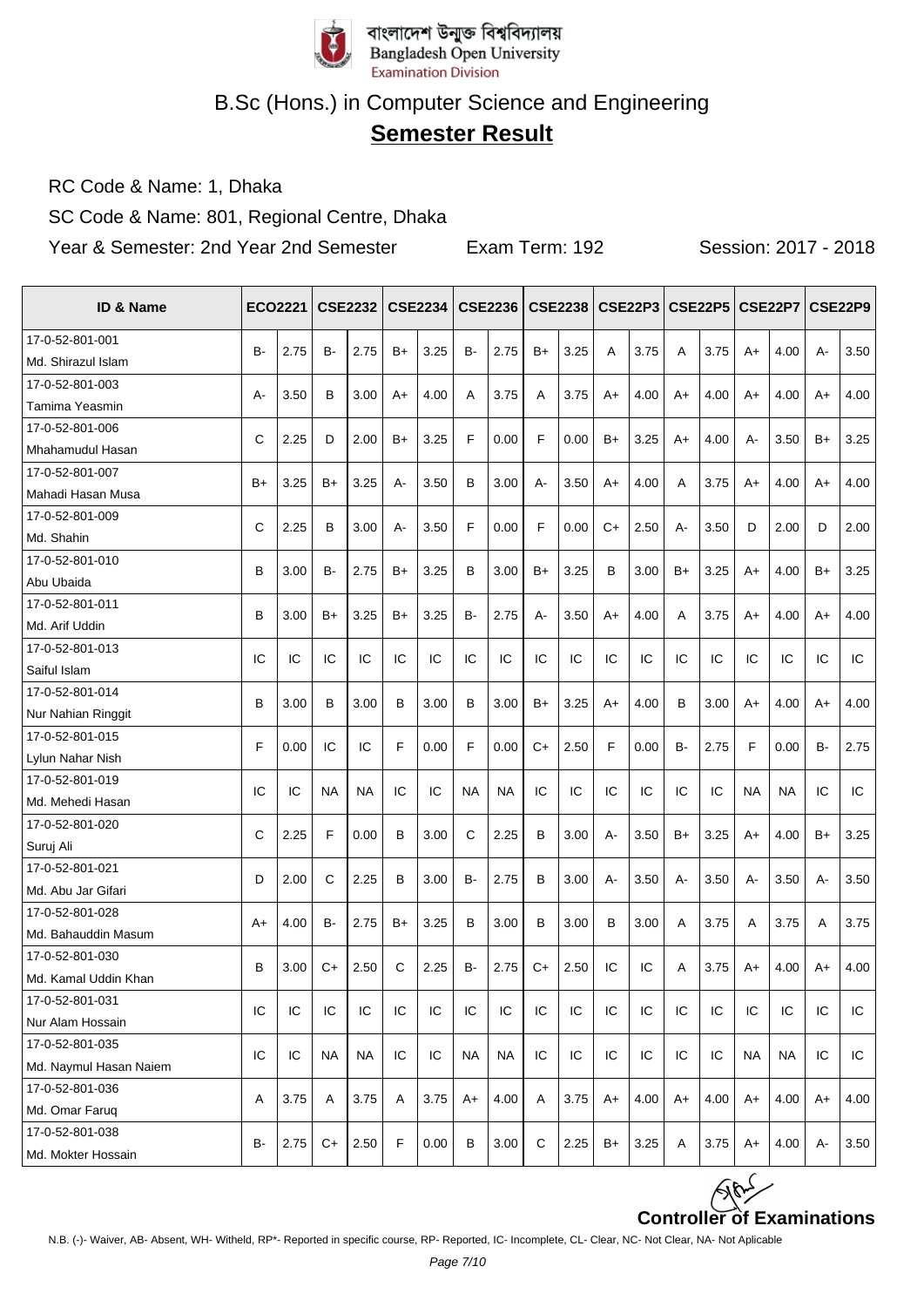

# **Semester Result**

RC Code & Name: 1, Dhaka

SC Code & Name: 801, Regional Centre, Dhaka

| <b>ID &amp; Name</b>         | ECO2221 |      |           | CSE2232   |    | CSE2234 |    | CSE2236   CSE2238   CSE22P3   CSE22P5   CSE22P7 |    |      |           |      |      |      |      |      |      | CSE22P9 |
|------------------------------|---------|------|-----------|-----------|----|---------|----|-------------------------------------------------|----|------|-----------|------|------|------|------|------|------|---------|
| 17-0-52-801-044              | D       | 2.00 | <b>NA</b> | <b>NA</b> | C  | 2.25    | D  | 2.00                                            | C  | 2.25 | <b>B-</b> | 2.75 | $B+$ | 3.25 | $A-$ | 3.50 | $B+$ | 3.25    |
| l A.i.md Mahadi Hasan Sarker |         |      |           |           |    |         |    |                                                 |    |      |           |      |      |      |      |      |      |         |
| 17-0-52-801-048              | F       | 0.00 | F         | 0.00      | D  | 2.00    | C  | 2.25                                            | F  | 0.00 | A         | 3.75 | $B+$ | 3.25 | A    | 3.75 | A    | 3.75    |
| Hozzatur Rahman              |         |      |           |           |    |         |    |                                                 |    |      |           |      |      |      |      |      |      |         |
| 17-0-52-801-054              | IC      | IC   | IC        | IC        | IC | IC      | IC | IC                                              | IC | IC   | IC        | IC   | IC.  | IC   | IC   | IC   | IC   | IC.     |
| S.m. Siddikur Rahman         |         |      |           |           |    |         |    |                                                 |    |      |           |      |      |      |      |      |      |         |
| 17-0-52-801-056              | A-      | 3.50 | A         | 3.75      | A- | 3.50    | A  | 3.75                                            | A  | 3.75 | $A+$      | 4.00 | $A+$ | 4.00 | $A+$ | 4.00 | $A+$ | 4.00    |
| Md. Jahirul Islam            |         |      |           |           |    |         |    |                                                 |    |      |           |      |      |      |      |      |      |         |
| 17-0-52-801-058              | $B+$    | 3.25 | D         | 2.00      | D  | 2.00    | B  | 3.00                                            | C  | 2.25 | $A -$     | 3.50 | $A-$ | 3.50 | $A+$ | 4.00 | $A+$ | 4.00    |
| Md. Mahtab Uddin             |         |      |           |           |    |         |    |                                                 |    |      |           |      |      |      |      |      |      |         |

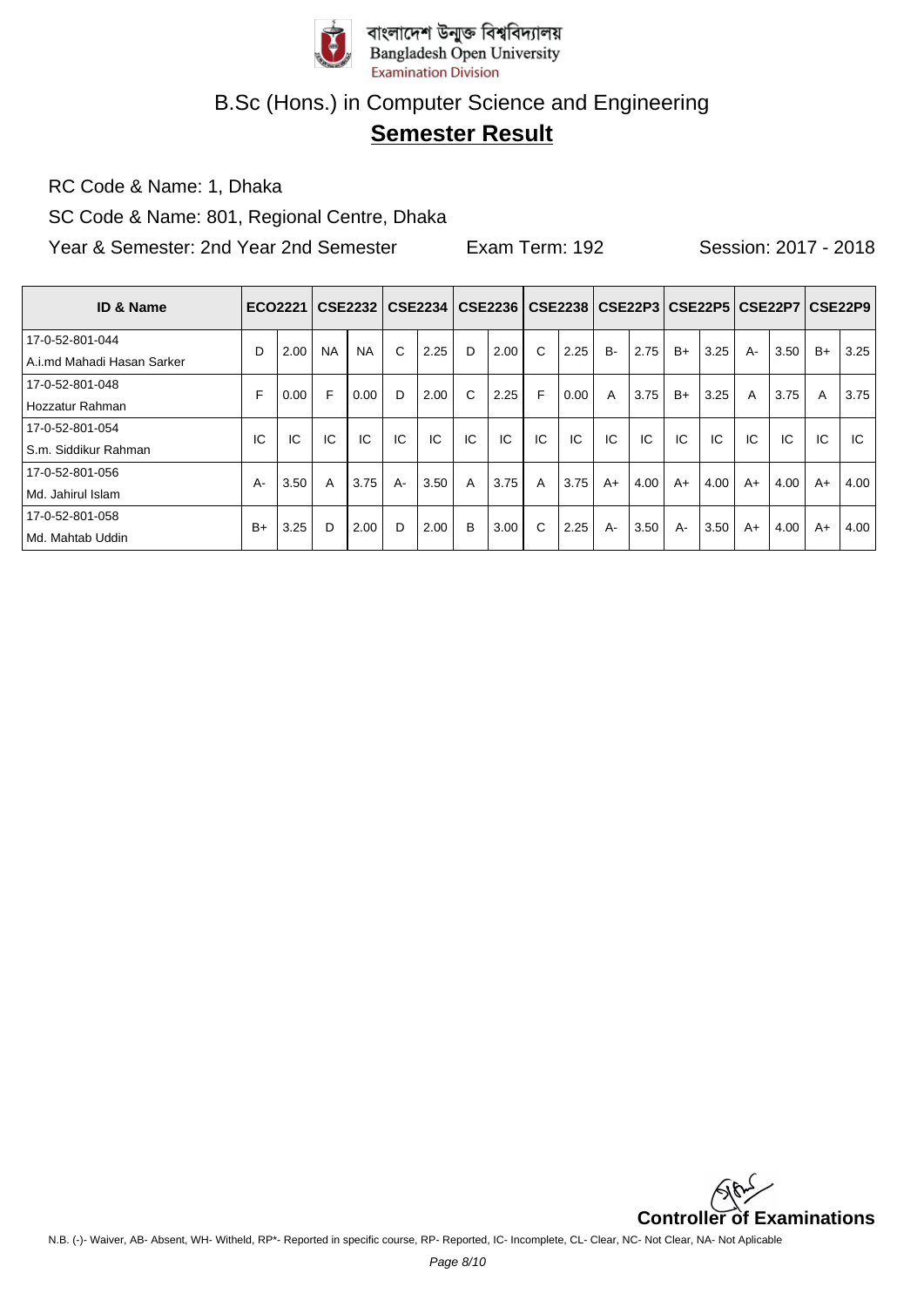

# **Semester Result**

RC Code & Name: 1, Dhaka

SC Code & Name: 801, Regional Centre, Dhaka

| <b>ID &amp; Name</b>                    |           |           | ECO2221   CSE2232   CSE2234   CSE2236   CSE2238   CSE22P3   CSE22P5   CSE22P7   CSE22P9 |           |           |           |           |           |           |           |           |           |           |           |           |           |     |
|-----------------------------------------|-----------|-----------|-----------------------------------------------------------------------------------------|-----------|-----------|-----------|-----------|-----------|-----------|-----------|-----------|-----------|-----------|-----------|-----------|-----------|-----|
| 16-0-52-801-003<br>l Mehenaz Khan Sorna | <b>NA</b> | <b>NA</b> | 2.00                                                                                    | <b>NA</b> | <b>NA</b> | <b>NA</b> | <b>NA</b> | <b>NA</b> | <b>NA</b> | <b>NA</b> | <b>NA</b> | <b>NA</b> | <b>NA</b> | <b>NA</b> | <b>NA</b> | <b>NA</b> | NA. |